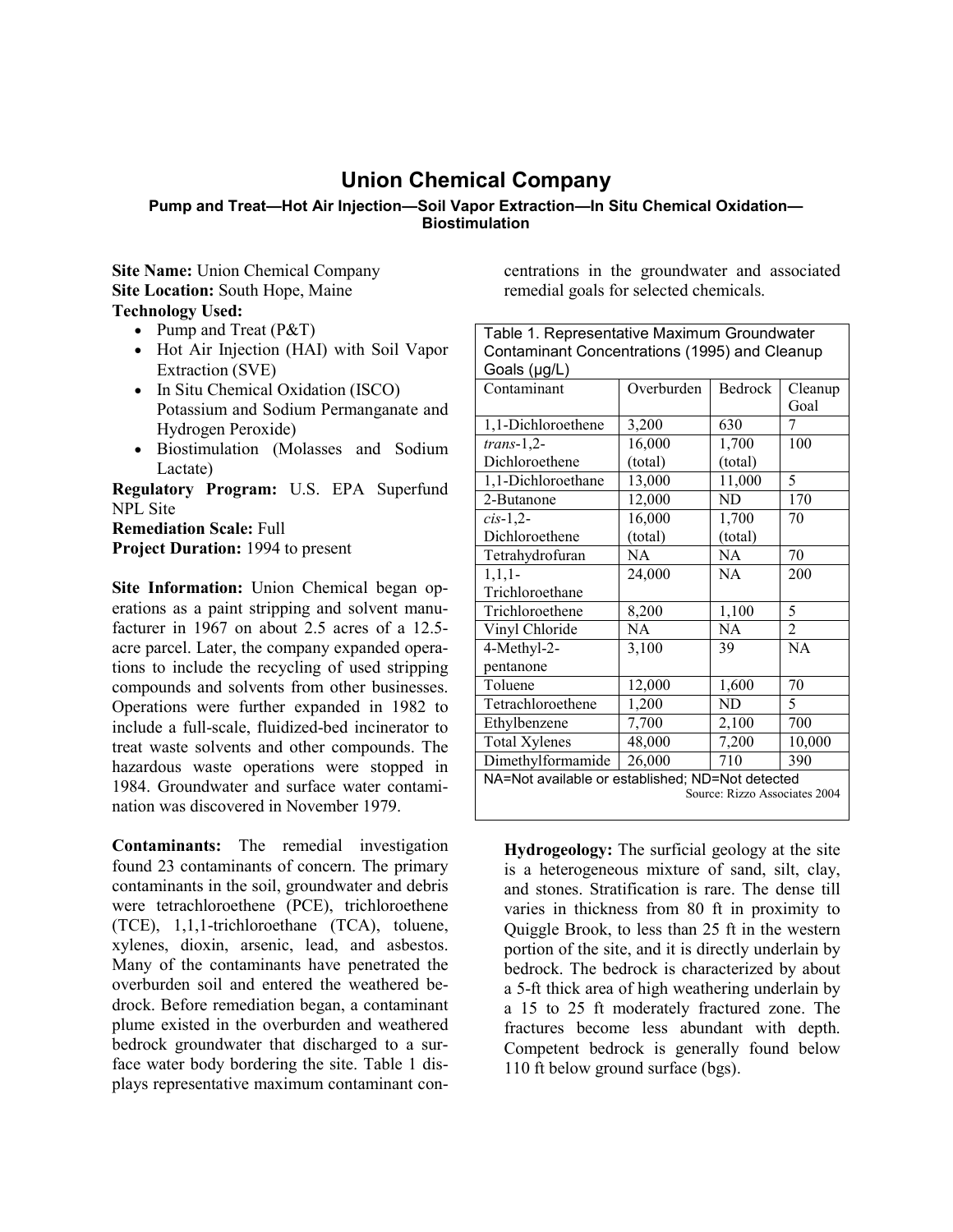Depth to groundwater varies from 15 to 20 ft bgs, and artesian conditions exist in some wells adjacent to Quiggle Brook. The overburden soil has a low permeability, and the primary flow and yield of groundwater occurs through the weathered bedrock, which was characterized in some drilling logs as a fine to medium grain sand.

**Project Goals:** The primary goals were to prevent further leaching and migration of contaminants from the soil into the groundwater; restore groundwater quality throughout the site to concentrations that will protect current and future users as well as natural resources, such as wildlife; and prevent offsite migration of contaminated groundwater.

**Cleanup Approach:** With the exception of the weathered bedrock, the overburden soil has a relatively low permeability. A dual-phase system or combination of groundwater pumping wells to dewater the overburden and SVE wells to recover contaminant vapors was chosen to address source zone contaminated soil. This system was augmented with HAI.

Four hotspots consisting of approximately 2,260 yd3 of contaminated soil were excavated and consolidated over the source area that was to be treated by hot air assisted SVE. The contaminated soil was capped with 18 inches of clay overlain by six inches of gravel.

The groundwater treatment system, which included an ion exchange unit to address metals, was unable to meet state levels for discharge to surface water for copper and manganese and thus delayed startup. The ion exchange system was replaced with a pH adjustment and flocculation system that achieved the discharge levels though not consistently. The pumping rate was lowered while maintaining hydraulic control to allow the treated groundwater to be re-injected into the subsurface (U.S. EPA 2002 [p 4-8]).

Following completion of startup activities in October 1996, the hot air-assisted SVE system operated continuously until March 1998.

Groundwater was pumped from the extraction wells to lower the water table and extend the depth to which the soil could be treated by the SVE system. Air was heated to approximately 775 ºF and injected into the 91 HAI wells to enhance the volatilization of volatile organic compounds (VOCs) (U.S. EPA 2002 [p 4-8]). Vapors were collected from SVE wells placed within the hexagonal grid of HAI wells.

The SVE treatment system consisted of a propane-fired thermal oxidizer and a heat exchange unit that heated clean air for the hot air injection system. The groundwater treatment system consisted of sand filters, equalization tank, tray-type air stripper, an advanced oxidation unit, two granulated activated carbon (GAC) filters, an ion exchange unit (later replaced by pH adjustment and flocculation), and a 500-gallon effluent tank.

The rate of mass removal of VOCs decreased dramatically between 1996 and 1999; however concentrations of VOCs in the groundwater did not show a similar decline.

A potassium permanganate pilot study was completed in October 1997. Based on the results of this study, potassium permanganate was used on an expanded basis in the summers of 1998, 1999, and 2000 in an attempt to achieve further reductions in VOC concentrations.

Sodium permanganate was also used on site in 2000 near the pumping wells and Quiggle Brook. Sodium permanganate was used in this sensitive area since it could be added in a greater concentration per unit volume than potassium permanganate, which has a much lower solubility, thereby requiring less fluid to be injected to achieve the same oxidation potential, A lesser volume of oxidant solution would decrease the risk of the extraction wells allowing it to enter the brook.

Following groundwater sampling in the spring of 2001, EPA approved the in situ addition of carbon sources in the form of molasses and sodium lactate. EPA approved the change from an oxidizer to a reducing agent because the per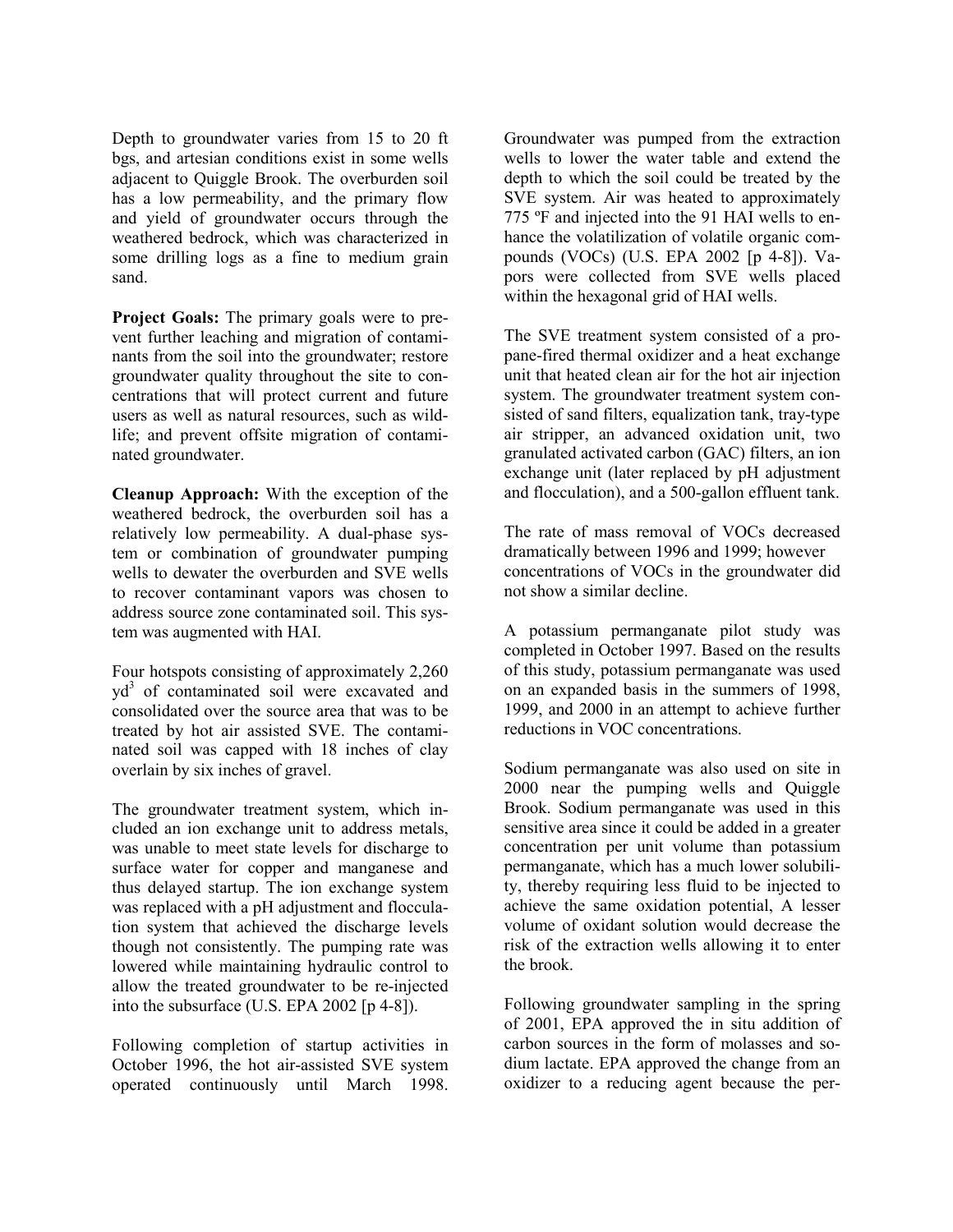manganate applications had significantly reduced the concentrations of the predominant contaminants, TCE, dichloroethene, and PCE. However, permanganate was not very effective in treating chlorinated ethanes and the concentrations of dichloroethane (DCA) and TCA had not decreased. As a result, DCA became the most widespread VOC above the performance standards and was found at the highest concentrations, whereas prior to groundwater remediation. Food-grade molasses and sodium lactate were added to the subsurface in separate locations. Sodium lactate was found to be preferable, and a second treatment took place in 2002.

While the groundwater conditions were made anaerobic by these injections there appeared to be little change in the concentrations of DCA and TCA. A microcosm study dated July 2003 indicated that the presence of microorganisms capable of degrading VOCs, and specifically 1,1-DCA, was well-specific. The growth of the microorganism populations, when present, was very slow and the carbon addition program was suspended.

In 2005 a total of 1,100 gallons of a 35% hydrogen peroxide solution was injected in two phases into selected wells at the site. The results were uneven with concentrations of contaminants falling in the injections wells but not in wells where peroxide was not injected.

**Project Results:** The initial response actions implemented at the site included the removal of 2,000-2,500 55-gallon drums and 28 liquid storage tanks. Site-related buildings and structures containing asbestos were demolished and removed from the site (Rizzo 2004).

Remedial activities, including the operation of the SVE and groundwater P&T systems, have reportedly removed about 10,000 lbs of VOCs from the subsurface (9,500 lbs from soil and 600 lbs from groundwater). Due to the SVE treatment, the unsaturated soil at the site is no longer considered an ongoing source of the dissolvedphase VOC contamination.

The permanganate addition programs significantly contributed to the groundwater VOC concentration reductions observed in the monitoring wells. The permanganate addition program removed an estimated 35 lbs of VOCs from the groundwater and 310 lbs from saturated soil. Table 2 provides a series of maximum concentrations detected over 23 quarters of time. Quarter 12 is considered typical of pre-cleanup levels.

The results of the carbon source addition program indicated that although conditions were amenable to have reductive dechlorination occur in the site groundwater, the achieved reduction in VOC concentration was minimal and localized to various wells and sections of the Site. The conclusion was made that biodegradation was not a viable option for the site.

The hydrogen peroxide injections resulted in lower contaminant concentrations where contact was made, but the aerial extent of the active peroxide was limited.

The pump and treat system was deactivated in 2006 (EPA 2012).

As of August 2011, the plume has stabilized and the site is in a long term monitoring mode. A request for a finding of Technical Impracticability is under review by EPA

The soil and groundwater cleanup costs for the SVE and P&T remedial activities were approximately \$9.5 million with an additional \$2 million expended on site assessment and system design costs (Rizzo 2004).

The permanganate injection program is estimated to have cost about \$600,000. The approximate cost of the carbon addition program was \$125,000 (Rizzo 2004).

## **Sources:**

EMS, Inc. Personal contact with Terry Connelly August 25, 2011.